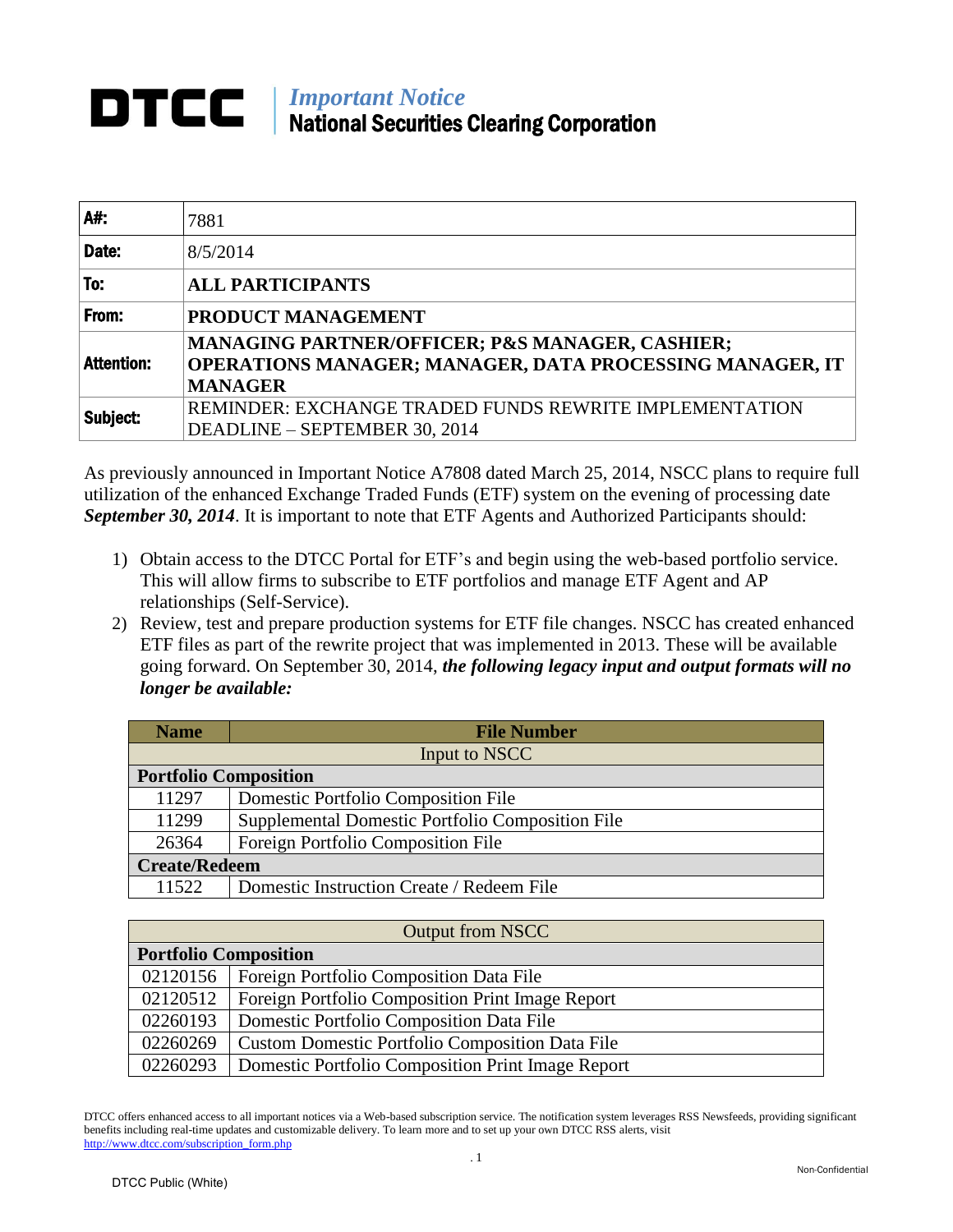| 02260414             | <b>Custom Domestic Portfolio Composition Print Image Report</b>       |  |  |  |  |
|----------------------|-----------------------------------------------------------------------|--|--|--|--|
| 02290255             | Supplemental Custom Domestic Portfolio Composition Print Image Report |  |  |  |  |
| 02290256             | Supplemental Domestic Portfolio Composition Data File                 |  |  |  |  |
| 02290272             | Supplemental Custom Domestic Portfolio Composition MRO File           |  |  |  |  |
| 02290273             | Supplemental Domestic Portfolio Composition Print Image Report        |  |  |  |  |
| <b>Create/Redeem</b> |                                                                       |  |  |  |  |
| 02262292             | Domestic Instruction Create / Redeem Data File                        |  |  |  |  |

|   | <b>Information and Contacts</b>                                                                                                                                                                                                                                                                                                                                                                                                                                                                                                                                                                                                                                                                                                                             |  |  |  |  |  |  |  |
|---|-------------------------------------------------------------------------------------------------------------------------------------------------------------------------------------------------------------------------------------------------------------------------------------------------------------------------------------------------------------------------------------------------------------------------------------------------------------------------------------------------------------------------------------------------------------------------------------------------------------------------------------------------------------------------------------------------------------------------------------------------------------|--|--|--|--|--|--|--|
|   | <b>DTCC Portal:</b> Required for <i>portfolio setup</i> and <i>Agent/AP relationship changes</i><br><b>Visit DTCC Learning (ETF topic &gt; ETF Portfolio Service - New! &gt; The TRM System</b><br>$\bullet$<br>section) for detailed instructions on using the ETF Relationship Management tool. An<br>ETF training module is available at the DTCC Learning website.<br>Contact a Super Access Coordinator within your firm to obtain access to the Portal. You<br>$\bullet$<br>may also contact rmsupport@dtcc.com or webimplementation@dtcc.com to request Super<br>ACs entitlement to the Relationship Management tool.                                                                                                                                |  |  |  |  |  |  |  |
| 2 | <b>NSCC Enhanced ETF file information:</b> Required for <i>understanding</i> and <i>testing enhanced files</i><br>• Visit the DTCC Website (Clearing Services > Equities Clearing – Trade Capture > $ETF$ ><br>NSCC file formats) for file layouts and sample reports.<br>Visit the DTCC Learning website (ETF Topic) for a detailed test plan and additional<br>$\bullet$<br>information. You will need a User ID and Password to access this information.<br>Contact rmsupport@dtcc.com or CARTeam@dtcc.com to subscribe to ETF input and<br>$\bullet$<br>output and to ensure access to the Participant Services Environment.<br>Contact nsccsupport@dtcc.com to begin testing. File setup requests should be complete<br>$\bullet$<br>prior to testing. |  |  |  |  |  |  |  |

For questions about the ETF rewrite, please contact your Relationship Manager or the undersigned at [tgarrett@dtcc.com.](mailto:tgarrett@dtcc.com)

Tim Garrett Product Management